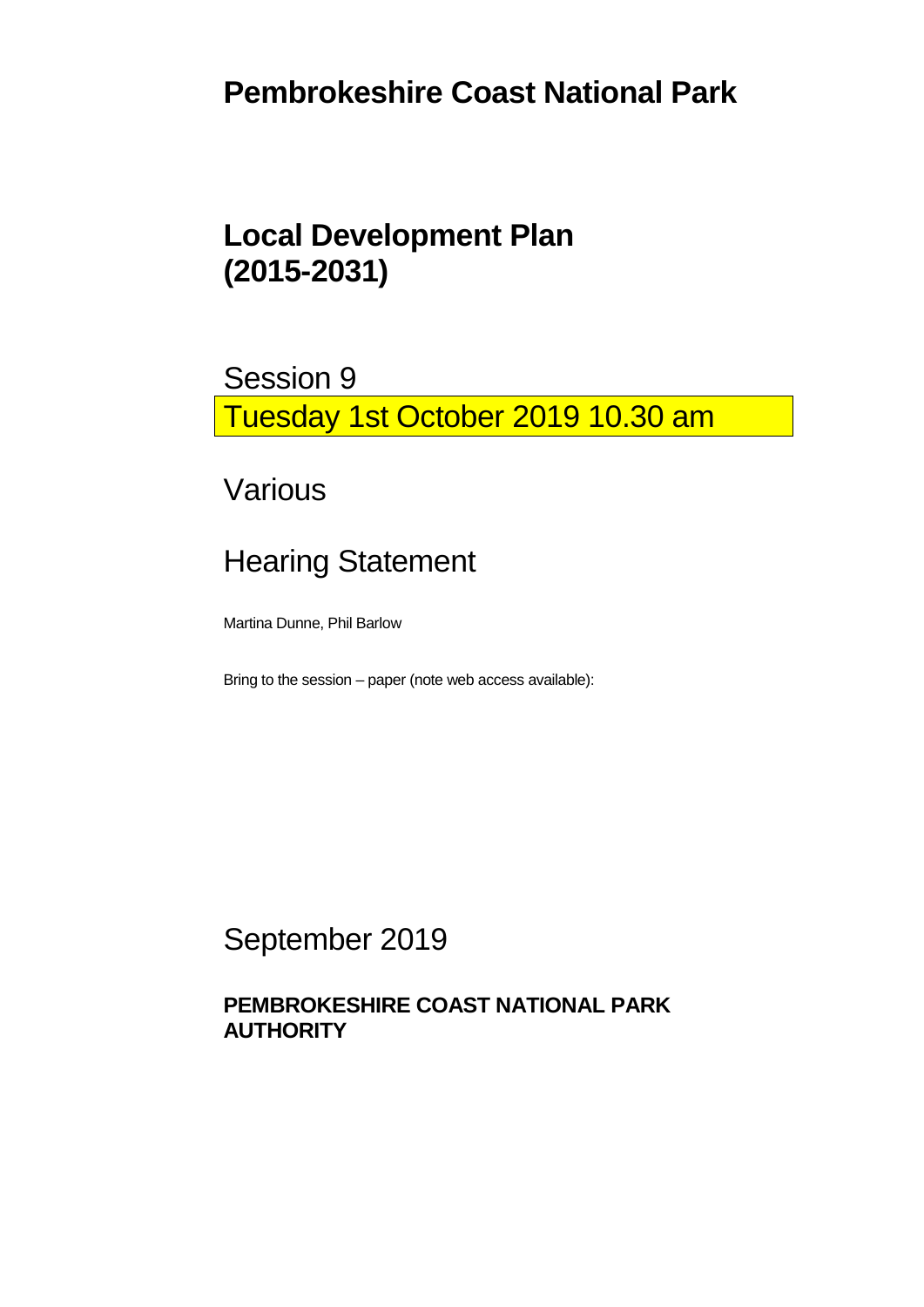| <b>Session/Matter 9 - Various</b><br>Tuesday 1 <sup>st</sup> October 2019 10.30am                                                                                                                                                                                            |              |
|------------------------------------------------------------------------------------------------------------------------------------------------------------------------------------------------------------------------------------------------------------------------------|--------------|
| Local Connections Policy/ Primary Residence                                                                                                                                                                                                                                  |              |
| 1. Is Policy 3 clear and does it provide an<br>appropriate framework for managing                                                                                                                                                                                            | <b>MD/PB</b> |
| development in Newport?                                                                                                                                                                                                                                                      |              |
| <b>NPA Response:</b> Yes the policy is appropriate for the<br>locality in terms of its status in the spatial hierarchy and<br>the issues it seeks to address.                                                                                                                |              |
| The policy is the product of working a similar policy<br>under Local Development Plan 1 (NPA074) and<br>addressing issues emerging through the review of the<br>Plan. The policy has not required fundamental review. It<br>works well alongside other policies of the Plan. |              |
| The Authority has also prepared a paper on the<br>appropriateness of a Principal Residence and/or local<br>Connections Policy approach in the National Park.<br>Please in response to Action Point 10 of Session 1.                                                          |              |
| The conclusion is that such an approach is not<br>considered appropriate. A summary of the conclusions<br>can be found at the beginning of the document.                                                                                                                     |              |
| Affordable Housing                                                                                                                                                                                                                                                           |              |
| 2. What are the implications of the letter of the<br>Minister for Housing and Local Government for<br>the replacement Plan?                                                                                                                                                  |              |
| <b>NPA Response:</b> The Authority has prepared a<br>statement on this matter in response to Action Point 1<br>Session 7. No change to the Plan is sought.                                                                                                                   |              |
| Employment                                                                                                                                                                                                                                                                   |              |
| 3. Should the land at South Hook LNG, Salterns and the<br>Green Tenby and the former St Davids Assemblies sites<br>be protected for employment use?                                                                                                                          | <b>SH</b>    |
| <b>NPA Response:</b> The Authority has prepared a note<br>on this matter in response to Action Point 2 Session 5.<br>Issue to be discussed in the session today.                                                                                                             |              |
| Does the Plan provide an appropriate framework that<br>4<br>will enable it to adapt to changing circumstances?                                                                                                                                                               | <b>MD</b>    |
| <b>NPA Response:</b> This will depend on how<br>significant the change is. The framework is set to<br>deal with possible changing circumstances reflective                                                                                                                   |              |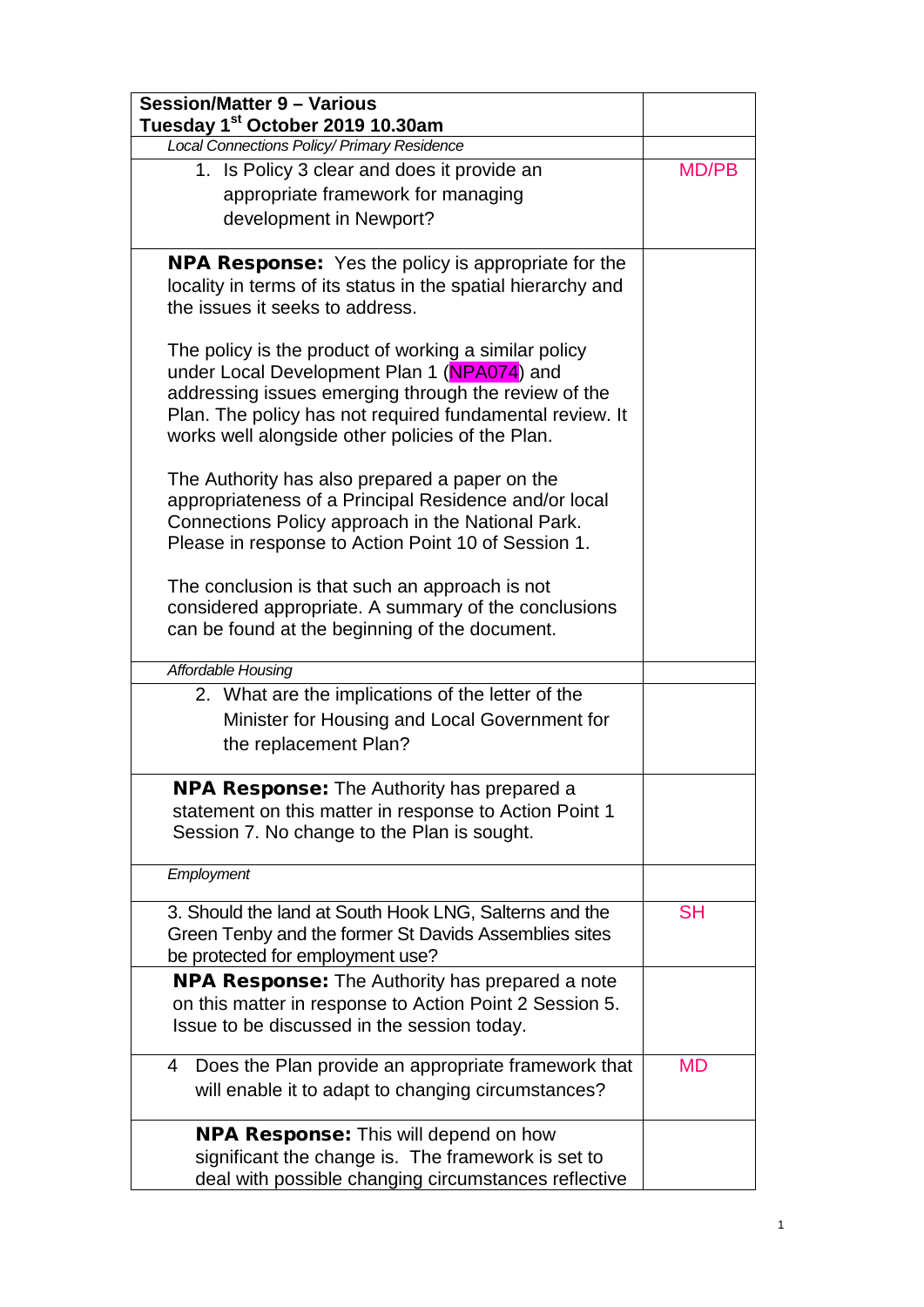| of experiences in the past.                                                                                                                                                                                                                                                                                                                                                                                                                                                                                              |  |
|--------------------------------------------------------------------------------------------------------------------------------------------------------------------------------------------------------------------------------------------------------------------------------------------------------------------------------------------------------------------------------------------------------------------------------------------------------------------------------------------------------------------------|--|
| The monitoring framework is set out in Chapter 5 of<br>the Local Development Plan with focussed changes<br>and PPW10 edits (Exam 06). The framework has<br>operated for Local Development Plan 1(NPA074-<br>076) and the Plan's review provided an opportunity<br>to carry forward those elements that worked well and<br>to refine and improve where needed.                                                                                                                                                            |  |
| 3. Does the Plan provide clear and effective<br>guidance on implementation, monitoring targets<br>and triggers for review?                                                                                                                                                                                                                                                                                                                                                                                               |  |
| <b>NPA Response:</b> The Introduction to Chapter 5 of<br>the Local Development Plan alongside the detail of<br>Chapter 5 for the various Indicators provided<br>sufficient guidance for implementation monitoring<br>and review. A similar framework has operated well<br>under the current Adopted Local Development Plan<br>when drafting each Annual Monitoring Report<br>(NPA077 - NPA084). There are some amendments<br>proposed – See Appendix 1 - which would improve<br>the Plan's monitoring framework further. |  |